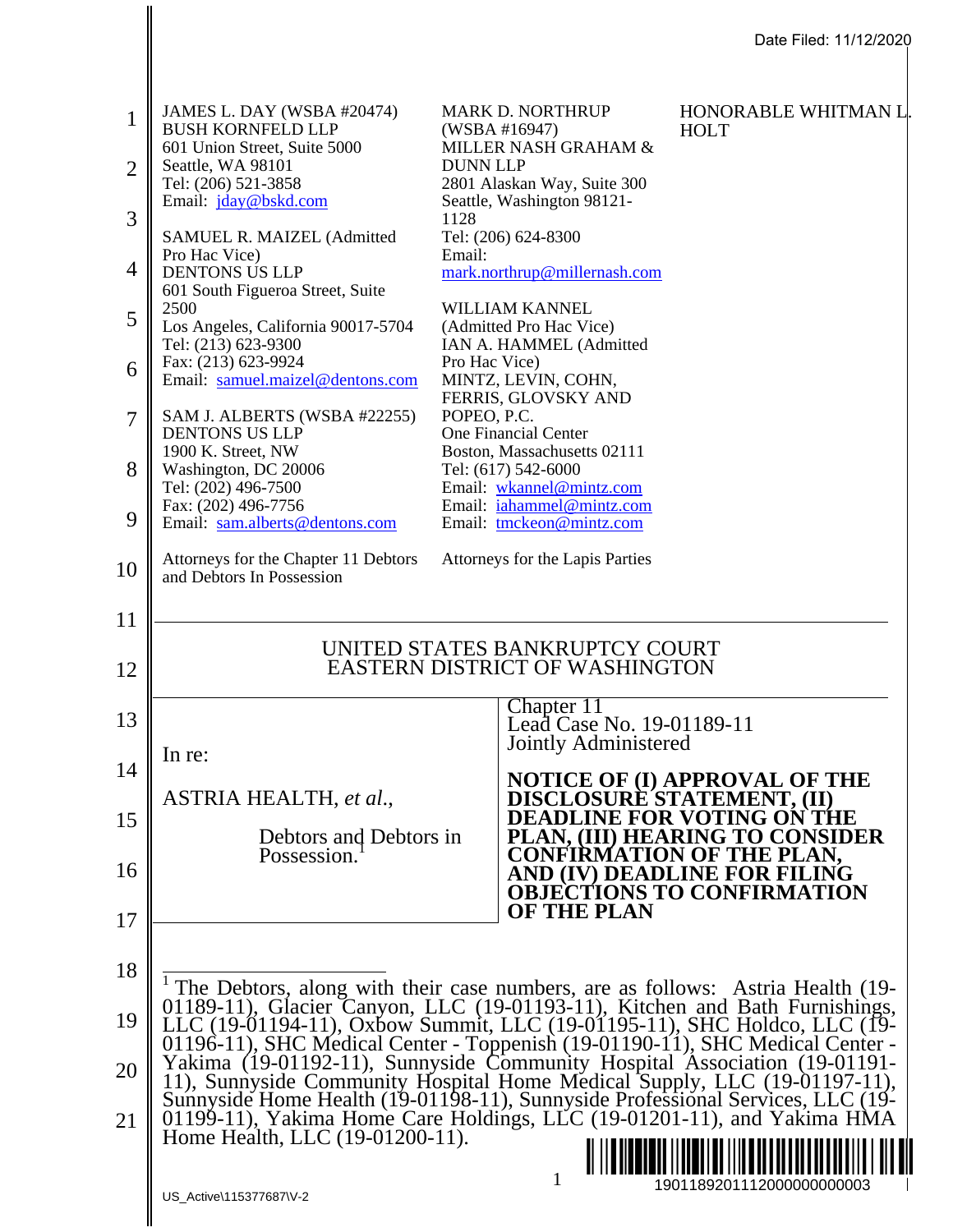#### **PLEASE TAKE NOTICE OF THE FOLLOWING:**

2

1

#### **APPROVAL OF DISCLOSURE STATEMENT**

3 4 5 6 7 8 9 10 11 12 1. By Order dated November 12, 2020 [Docket No. 1991] (the "Disclosure Statement Order"), the United States Bankruptcy Court for the Eastern District of Washington (the "Bankruptcy Court") (a) approved the *Disclosure Statement Relating to the Second Amended Joint Chapter 11 Plan of Reorganization of Astria Health and its Debtor Affiliates* [Docket No. 1987] (including all exhibits thereto and as amended, modified, or supplemented from time to time, the "Disclosure Statement") filed by Astria Health ("Astria") and the above-referenced affiliated debtors, the debtors and debtors in possession in the above-captioned chapter 11 bankruptcy cases (each a "Debtor" and, collectively, the "Debtors") and the Lapis Parties (together with the Debtors, the "Plan Proponents"), as containing adequate information within the meaning of § 1125 of Title 11 of the United States Code, 11 U.S.C. §§ 101 *et seq.* (the "Bankruptcy Code") and (b) authorized the Plan Proponents to solicit votes to accept or reject the *Second Amended Joint Chapter 11 Plan of Reorganization of Astria Health and its Debtor Affiliates* [Docket No. 1986] (including all exhibits thereto, any plan supplement, and as amended, modified, or supplemented from time to time, the "Plan"). All capitalized terms used but not defined herein shall have the same meanings ascribed to them in the Plan, the Disclosure Statement, or the Disclosure Statement Order, as applicable.

# 13

14

## **RELEASE, INJUNCTION, AND EXCULPATION PROVISIONS CONTAINED IN PLAN**

15 16 17 2. SECTION VII OF THE PLAN CONTAINS CERTAIN RELEASE, INJUNCTION, AND EXCULPATION PROVISIONS, INCLUDING THOSE SET FORTH BELOW. YOU ARE ADVISED TO CAREFULLY REVIEW AND CONSIDER THE PLAN, INCLUDING THE RELEASE, INJUNCTION AND EXCULPATION PROVISIONS THEREIN, AS YOUR RIGHTS MAY BE AFFECTED.

18

### 3. **Sections VII.F and VII.H of the Plan contain the following Releases:**

19 20 (a) Debtors' Releases. On the Effective Date of the Plan and to the fullest extent authorized by applicable law, the Released Parties and their respective

| 21 |                        | <b>DENTONS US LLP</b>         |
|----|------------------------|-------------------------------|
|    | NOTICE OF CONFIRMATION | 601 South Figueroa Street, Su |
|    | <b>HEARING</b>         | Los Angeles, CA 90017-5       |
|    |                        | Phone: (213) 623-930          |
|    |                        |                               |

US\_Active\115377687\V-2

601 South Figueroa Street, Suite 2500 Los Angeles, CA 90017-5704 Phone: (213) 623-9300 Fax: (213) 623-9924

BUSH KORNFELD LLP

LAW OFFICES 601 Union St., Suite 5000 Seattle, Washington 98101-2373 Telephone (206) 292-2110 Facsimile (206) 292-2104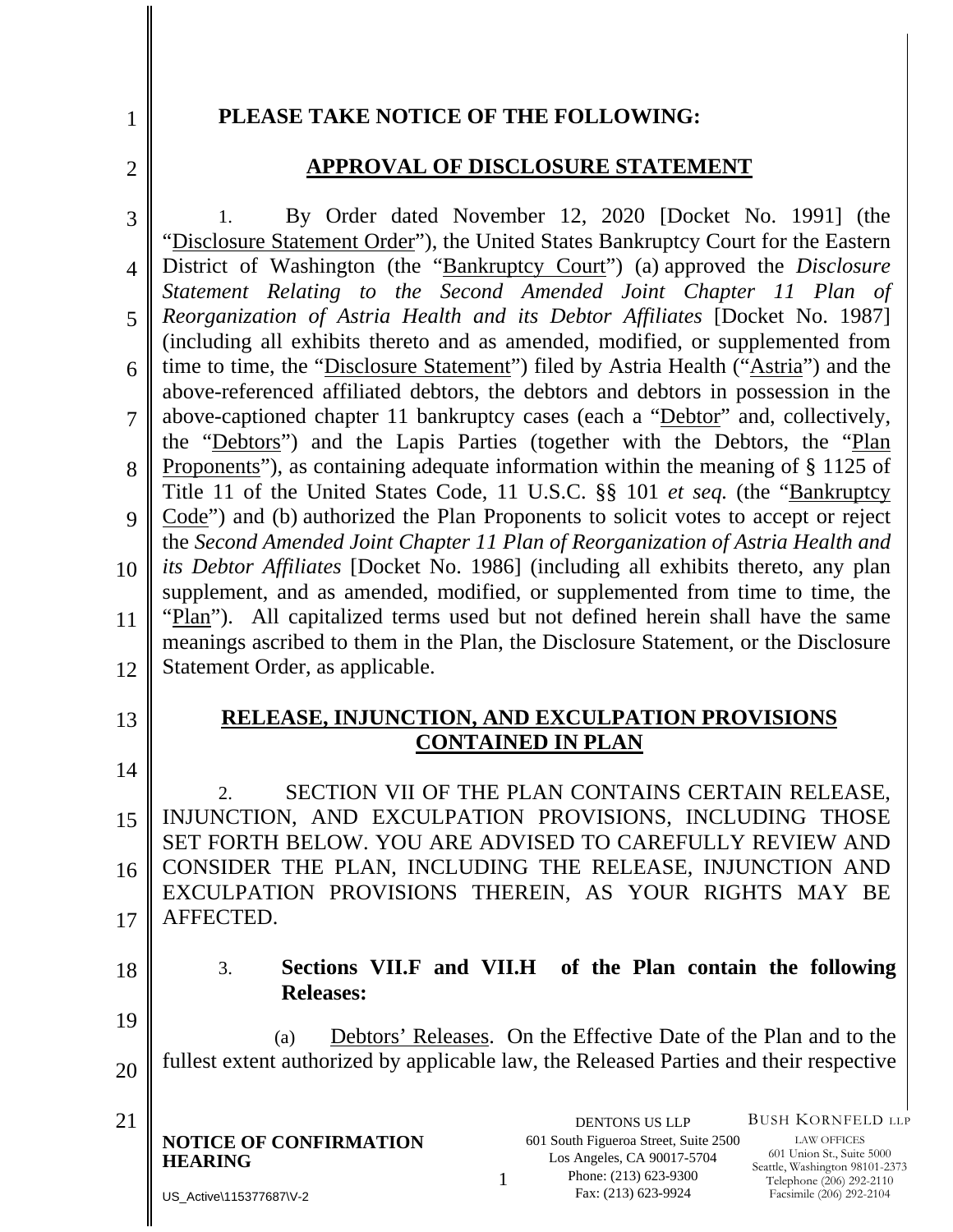1  $\mathcal{D}_{\mathcal{L}}$ 3 4 5 6 7 8 9 10 11 12 13 14 property will be expressly, unconditionally, generally and individually and collectively released, acquitted and discharged by the Debtors on behalf of themselves, their estates, the Reorganized Debtors, the GUC Distribution Trust and the Liquidation Trust (such that the Reorganized Debtors, the GUC Distribution Trust and the Liquidation Trust will not hold any Claims or Causes of Action released pursuant to this Plan), for the good and valuable consideration provided by each of the Released Parties, from any and all actions, Claims, debts, obligations, rights, suits, damages, Causes of Action, remedies and liabilities whatsoever, including any derivative claims asserted on behalf of the Debtor, whether known or unknown, foreseen or unforeseen, matured or unmatured, existing or hereinafter arising, in law, equity, contract, tort or otherwise, by statute, violations of federal or state securities laws or otherwise, based in whole or in part upon any act or omission, transaction, or other occurrence or circumstances existing or taking place prior to or on the effective date arising from or related in any way to the Debtors, any of the Debtors' present or former assets, the Released Parties' interests in or management of the Debtors, the Plan, the Disclosure Statement, this Chapter 11 Case, or any restructuring of Claims or interests undertaken prior to the Effective Date, including those that the Debtors, the Reorganized Debtors, the GUC Distribution Trust, or the Liquidation Trust would have been legally entitled to assert or that any holder of a Claim against or interest in the Debtor or any other entity could have been legally entitled to assert derivatively or on behalf of the Debtors or their estates including with respect to the Lapis Parties any challenge to claims and rights of the Lapis Parties under the Bond Documents and Credit Agreement Documents; *provided*, *however*, that the foregoing "Debtors' Releases" shall not operate to waive or release any Claims or Causes of Action of the Debtors or their Estates against a Released Party arising under any contractual obligation owed to the Debtors that is entered into or assumed pursuant to the Plan.

15 16 17 18 19 20 Entry of the Confirmation Order shall constitute the Court's approval, pursuant to Bankruptcy Rule 9019, of the Debtors' Releases, which includes by reference each of the related provisions and definitions contained in the Plan, and, further, shall constitute the Court's finding that the Debtors' Releases are: (1) in exchange for the good and valuable consideration provided by the Released Parties; (2) a good-faith settlement and compromise of the Claims released by the Debtors' Releases; (3) in the best interests of the Debtors' Estates and all holders of Claims and interests; (4) fair, equitable, and reasonable; (5) given and made after due notice and opportunity for hearing; and (6) a bar against any of the Debtors' estates, the Reorganized Debtors, the GUC Distribution Trust, or the Liquidation Trust, asserting any Claim or Cause of Action released pursuant to the Debtors' Releases.

**NOTICE OF CONFIRMATION HEARING** 2

21 DENTONS US LLP 601 South Figueroa Street, Suite 2500 Los Angeles, CA 90017-5704 Phone: (213) 623-9300 Fax: (213) 623-9924

BUSH KORNFELD LLP

LAW OFFICES 601 Union St., Suite 5000 Seattle, Washington 98101-2373 Telephone (206) 292-2110 Facsimile (206) 292-2104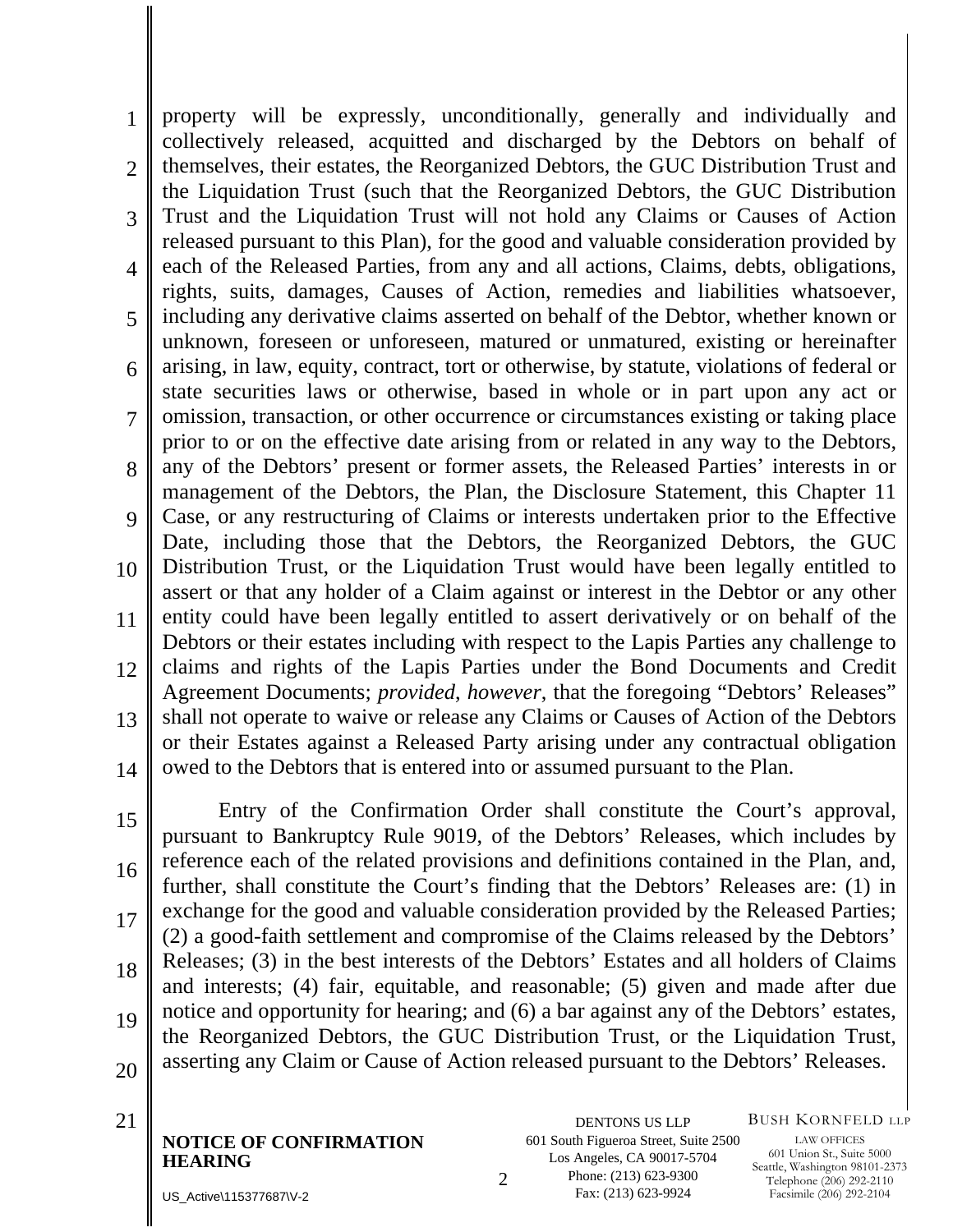The foregoing release as to the Lapis Parties is an integral component of the Senior Debt 9019 Settlement.

1

2

3 4 5 6 7 8 9 10 11 12 13 14 15 16 17 18 (b) Third Party Releases. On the Effective Date of the Plan and to the fullest extent authorized by applicable law, the Releasing Parties shall be deemed to have expressly, unconditionally, generally and individually and collectively, released and acquitted the Released Parties and their respective property from any and all actions, claims, interests, obligations, rights, suits, damages, causes of action, remedies and liabilities whatsoever, including any derivative claims asserted on behalf of the Debtor, whether known or unknown, foreseen or unforeseen, matured or unmatured, existing or hereafter arising, in law, equity, contract, tort or otherwise, that such Holder (whether individually or collectively) ever had, now has or hereafter can, shall or may have, based on or relating to, or in any manner arising from or related in any way to the Debtors, any of the Debtors' present or former assets, the Released Parties' interests in or management of the Debtors, the business or contractual arrangements between the Debtors and any Released Party, the Plan, the Disclosure Statement, these Chapter 11 Cases, or any restructuring of Claims or interests undertaken prior to the Effective Date, including those that the Debtors, the Reorganized Debtors, the GUC Distribution Trust, or the Liquidation Trust would have been legally entitled to assert or that any holder of a Claim against or interest in the Debtors or any other Entity could have been legally entitled to assert derivatively or on behalf of the Debtors or their Estates, except for (i) any Claims and causes of action for actual fraud, gross negligence or willful misconduct and (ii) the right to receive distributions from the Debtors, the Reorganized Debtors, the Litigation Trust, or the Liquidation Trust on account of an allowed Claim against the Debtors pursuant to the Plan. For the avoidance of doubt, the Releasing Parties shall include (a) the Released Parties, and (b) all Holders of Claims that (i) vote to accept the Plan, and (ii) do not affirmatively opt out of the third party release provided by this section pursuant to a duly executed ballot. notwithstanding anything to the contrary herein, in no event shall an entity that  $(x)$  does not vote to accept or reject the Plan,  $(y)$ votes to reject the Plan, or (z) appropriately marks the ballot to opt out of the third party release provided in this section and returns such ballot in accordance with the solicitation procedures order, be a Releasing Party.

19 20 Entry of the Confirmation Order shall constitute the Court's approval, pursuant to Bankruptcy Rule 9019, of the third party release, which includes by reference each of the related provisions and definitions contained in the Plan, and,

**NOTICE OF CONFIRMATION HEARING** 321 DENTONS US LLP

601 South Figueroa Street, Suite 2500 Los Angeles, CA 90017-5704 Phone: (213) 623-9300 Fax: (213) 623-9924

BUSH KORNFELD LLP

LAW OFFICES 601 Union St., Suite 5000 Seattle, Washington 98101-2373 Telephone (206) 292-2110 Facsimile (206) 292-2104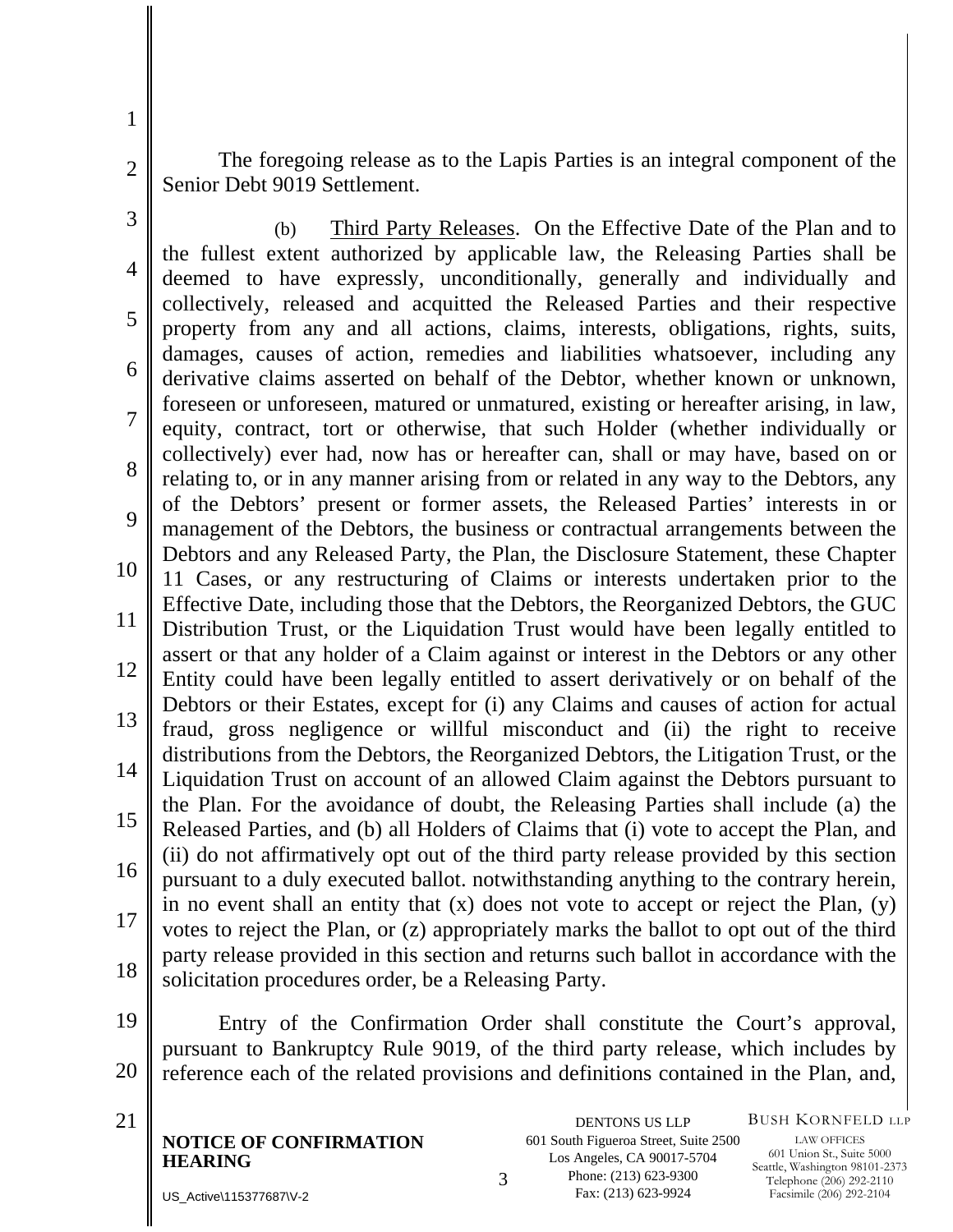1  $\mathcal{D}_{\mathcal{L}}$ 3 4 further, shall constitute the Court's finding that the third party release is: (1) in exchange for the good and valuable consideration provided by the Released Parties; (2) a good-faith settlement and compromise of the Claims released by the third party release; (3) in the best interests of the Debtors and all holders of Claims and interests; (4) fair, equitable, and reasonable; (5) given and made after due notice and opportunity for hearing; and (6) a bar to any of the Releasing Parties asserting any Claim released pursuant to the third party release.

 Notwithstanding any provision herein, there shall be no release or Exculpation by or injunction against any committee member holding a Claim or representing a claimant that has opted out of the third party release or has not voted on the Plan, except solely in such committee member's capacity as such.

7 8 9 10 11 The foregoing release as to the Lapis Parties is an integral component of the Senior Debt 9019 Settlement. Pursuant to § 1123(b)(3)(a) and the Senior Debt 9019 Settlement, as of the Effective Date, for good and valuable consideration, the adequacy of which is hereby confirmed, to the maximum extent permitted by law, each holder of any Claim shall be deemed to forever release, waive, and discharge all Claims, obligations, suits, judgments, damages, demands, debts, rights, Causes of Action, and liabilities whatsoever, against the Lapis Parties arising from or related to the Lapis Parties' pre- and/or post-petition actions, omissions or liabilities, transaction, occurrence, or other activity of any nature except for as provided in this Plan or the Confirmation Order.

12

5

6

13 14 15 16 17 18 19 (c) Waiver of Statutory Limitations on Releases. Each Releasing Party in each of the releases contained in the Plan (including under this section) expressly acknowledges that although ordinarily a general release may not extend to claims which the Releasing Party does not know or suspect to exist in his favor, which if known by it may have materially affected its settlement with the party released, they have carefully considered and taken into account in determining to enter into the above releases the possible existence of such unknown losses or claims. without limiting the generality of the foregoing, each releasing party expressly waives any and all rights conferred upon it by any statute or rule of law which provides that a release does not extend to claims which the claimant does not know or suspect to exist in its favor at the time of executing the release, which if known by it may have materially affected its settlement with the Releasing Party. The releases contained in this section are effective regardless of whether those released matters are presently known, unknown, suspected or unsuspected, foreseen or unforeseen.

20

**NOTICE OF CONFIRMATION HEARING**  21 DENTONS US LLP BUSH KORNFELD LLP

LAW OFFICES 601 Union St., Suite 5000 Seattle, Washington 98101-2373 Telephone (206) 292-2110 Facsimile (206) 292-2104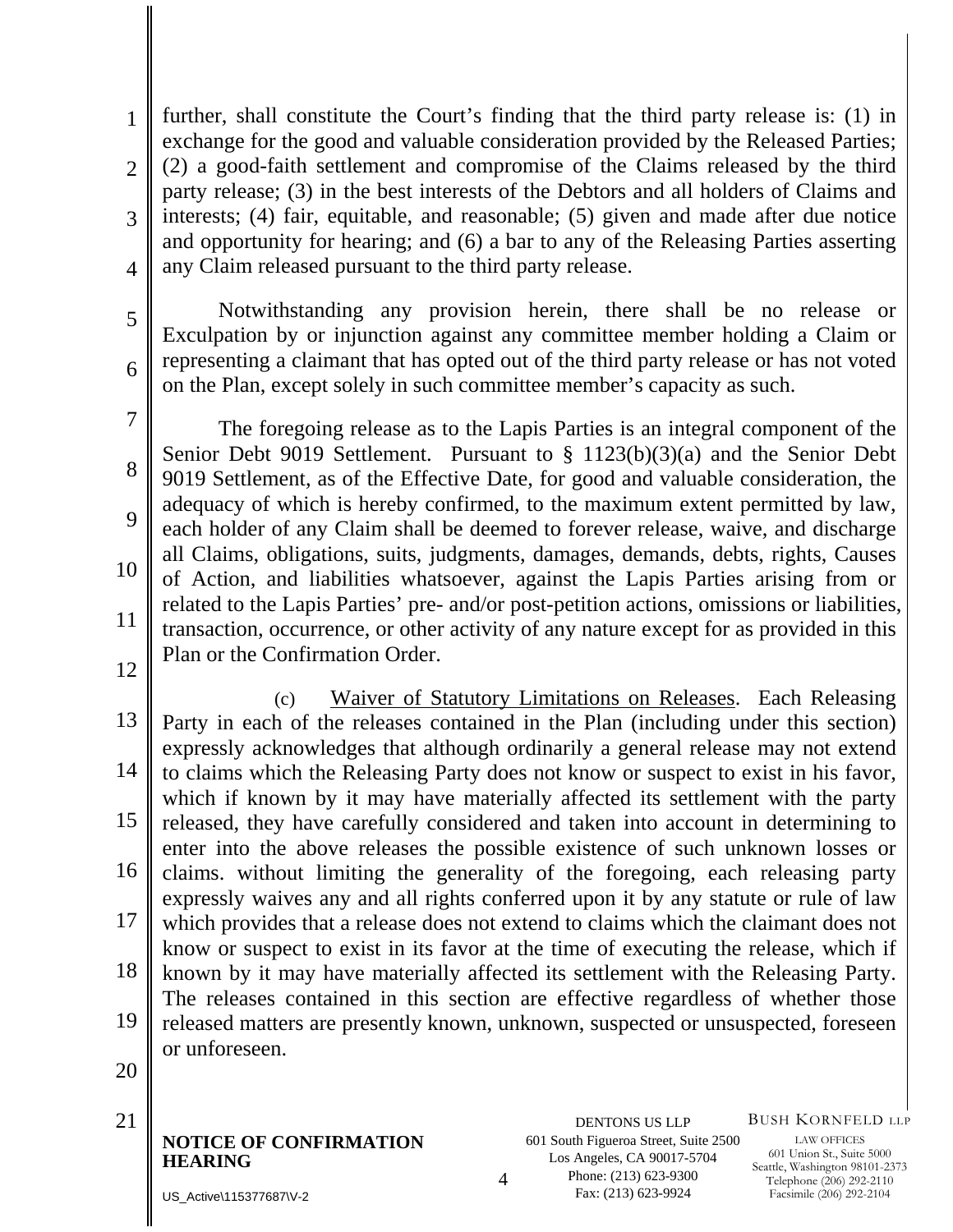1

#### 4. **Section VII.G of the Plan contains the following Injunctions:**

2 3 4 5 6 7 8  $\mathbf Q$ 10 11 12 13 14 15 16 17 18 19 20 General Injunction. Except as otherwise provided in the Plan or the Confirmation Order, all entities who have held, hold, or may hold Claims, interests, Causes of Action, or liabilities that: (1) are subject to compromise and settlement pursuant to the terms of the Plan; (2) have been released pursuant to Section VII.F.1 of the Plan; (3) have been released pursuant to Section VII.F.2 of the Plan; (4) are subject to exculpation pursuant to Section VII.E of the Plan; or (5) are otherwise stayed or terminated pursuant to the terms of the Plan, are permanently enjoined and precluded, from and after the Effective Date, from: (a) commencing or continuing in any manner any action or other proceeding of any kind, including on account of any Claims, interests, Causes of Actions, or liabilities that have been compromised or settled against the Debtors, the Reorganized Debtors, the GUC Distribution Trust, the Liquidation Trust, or any entity so released or exculpated (or the property or estate of any entity, directly or indirectly, so released or exculpated) on account of or in connection with or with respect to any released, settled, compromised, or exculpated claims, Causes of Action, or liabilities; (b) enforcing, attaching, collecting, or recovering by any manner or means any judgment, award, decree, or order against the Debtors, the Reorganized Debtors, the GUC Distribution Trust, the Liquidation Trust, or any entity so released or exculpated (or the property or estate of the Debtor or any entity so released or exculpated) on account of or in connection with or with respect to any such released, settled, compromised, or exculpated Claims, Causes of Action, or liabilities; (c) creating, perfecting, or enforcing any lien, Claim, or encumbrance of any kind against the Debtors, the Reorganized Debtors, the GUC Distribution Trust, the Liquidation Trust, or any entity so released or exculpated (or the property or estate of the Debtor or any entity so released or exculpated) on account of or in connection with or with respect to any such released, settled, compromised, or exculpated claims, Causes of Action, or liabilities; (d) asserting any right of setoff or subrogation of any kind against any obligation due from the Debtors or any entity so released or exculpated (or the property or estates of the Debtors or any entity so released or exculpated) on account of or in connection with or with respect to any such released, settled, compromised, or exculpated claims, Causes of Action, or liabilities unless such entity has timely asserted such setoff or subrogation right prior to confirmation in a document filed with the court explicitly preserving such setoff or subrogation; and (e) commencing or continuing in any manner any action or other proceeding of any kind against the Debtors, the Reorganized Debtors, the GUC Distribution Trust, the Liquidation Trust, or any entity so released or exculpated (or the property or estate of the Debtor or any entity so released or exculpated) on account of or in

**NOTICE OF CONFIRMATION HEARING** 5

21 DENTONS US LLP 601 South Figueroa Street, Suite 2500 Los Angeles, CA 90017-5704 Phone: (213) 623-9300 Fax: (213) 623-9924

BUSH KORNFELD LLP

LAW OFFICES 601 Union St., Suite 5000 Seattle, Washington 98101-2373 Telephone (206) 292-2110 Facsimile (206) 292-2104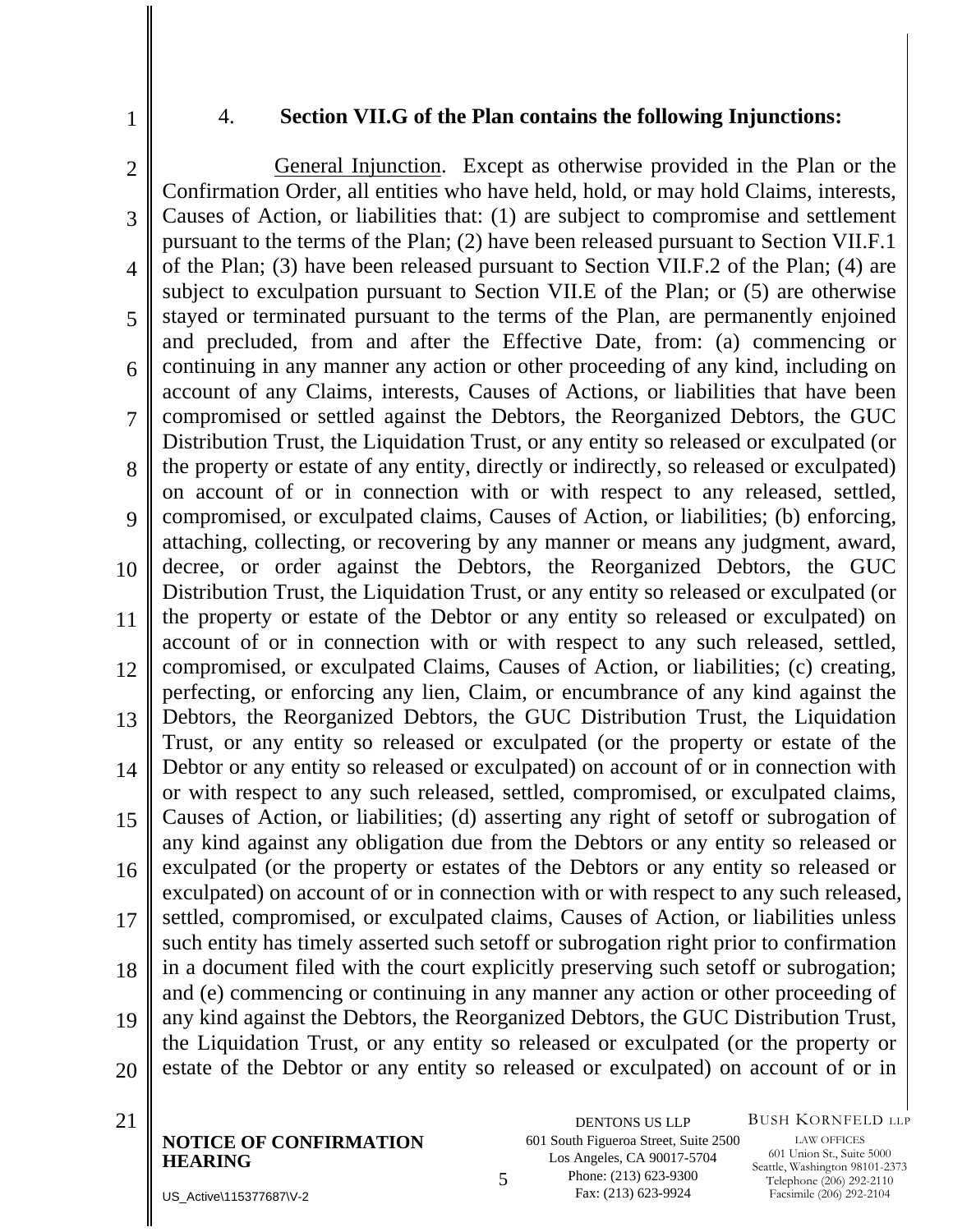1  $\mathcal{D}_{\mathcal{L}}$ 3 4 connection with or with respect to any such released, settled, compromised, or exculpated claims, Causes of Action, or liabilities released, settled, or compromised pursuant to the Plan; provided that nothing contained in the Plan shall preclude an entity from obtaining benefits directly and expressly provided to such entity pursuant to the terms of the Plan; provided, further, that nothing contained in the Plan shall be construed to prevent any entity from defending against Claims objections or collection actions whether by asserting a right of setoff or otherwise to the extent permitted by law.

5

#### 5. **Section VII.E of the Plan contains the following Exculpation:**

6 7 8 9 10 11 12 13 14 15 16 17 Exculpation. The Exculpated Parties shall neither have, nor incur any liability to any Entity for any prepetition or post-petition act taken or omitted to be taken in connection with the Chapter 11 Cases, or related to formulating, negotiating, soliciting, preparing, disseminating, confirming, or implementing the Plan or consummating the Plan, the Disclosure Statement, or any contract, instrument, release, or other agreement or document created or entered into in connection with the Plan or any other prepetition or post-petition act taken or omitted to be taken in connection with or in contemplation of the restructuring of the Reorganized Debtors, liquidation of the Liquidating Debtors, or administration of the GUC Distribution Trust. Without limiting the foregoing "Exculpation" provided under this Section, the rights of any Holder of a Claim or Interest to enforce rights arising under the Plan shall be preserved, including the right to compel payment of distributions in accordance with the Plan; *provided*, that the foregoing "Exculpation" shall have no effect on the liability of any Entity for liability solely to the extent resulting from any such act or omission taken after the Effective Date or of any Entity solely to the extent resulting from any act or omission that is determined in a final order to have constituted gross negligence or willful misconduct; *provided*, *further*, that, subject to the foregoing exclusions, each Exculpated Party shall be entitled to rely upon the advice of counsel concerning his, her, or its duties pursuant to, or in connection with, the Plan or any other related document, instrument, or agreement. The exculpation of the Lapis Parties is an integral component of the Senior Debt 9019 Settlement.

18 19 20 6. The Plan term "Released Parties" means (a) the Debtors, (b) the Lapis Parties, (c) the Committee and the Committee Members, (d) the PCO, (e) the Board Trustees, and (f) except as otherwise set forth below or in the this Plan, each of the foregoing Entities' respective predecessors, successors and assigns, subsidiaries, Affiliates and their subsidiaries, beneficial owners, managed accounts or funds,

**NOTICE OF CONFIRMATION HEARING** 6

21 DENTONS US LLP 601 South Figueroa Street, Suite 2500 Los Angeles, CA 90017-5704 Phone: (213) 623-9300 Fax: (213) 623-9924

BUSH KORNFELD LLP

LAW OFFICES 601 Union St., Suite 5000 Seattle, Washington 98101-2373 Telephone (206) 292-2110 Facsimile (206) 292-2104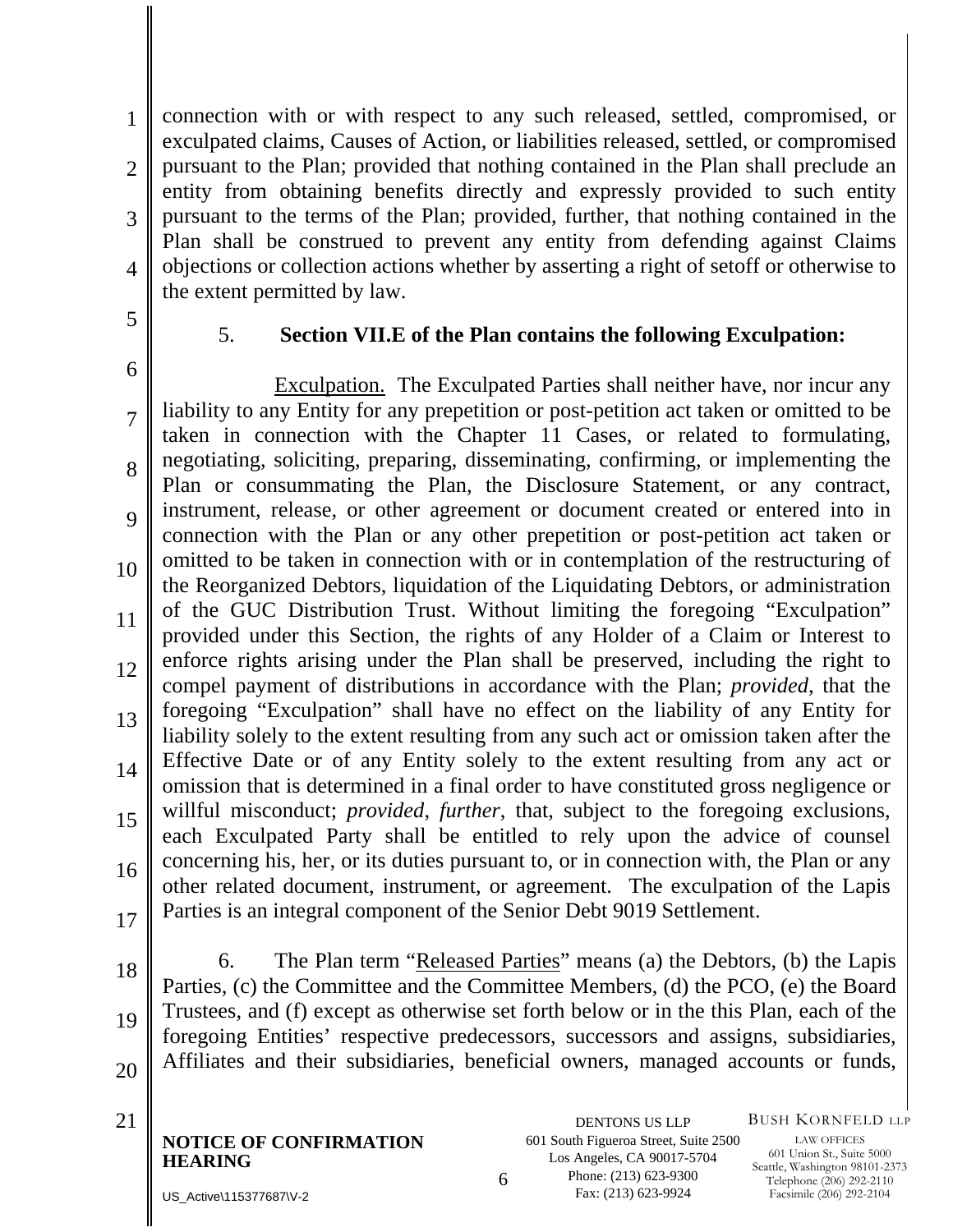1  $\mathcal{D}_{\mathcal{L}}$ 3 4 5 6 7 8 9 10 11 current and former officers, directors, principals, shareholders, direct and indirect equity holders, members partners (general and limited), employees, agents, advisory board members, financial advisors, attorneys accountants, investment bankers, consultants, representatives, management companies, fund advisors, Professionals, and other professionals; *provided*, AHM, Inc., the officers of the Debtors, Non-Debtor Affiliates and AHM, Inc., and any Board Trustee acting in the capacity of an officer of any of the foregoing, shall not constitute Released Parties for purposes of this Plan and *provided further*, that as a condition to receiving or enforcing any release granted pursuant to Section VII.F.2 of the Plan, each Released Party and its Affiliates shall be deemed to have released the Releasing Parties, the Estate, and the Debtors from any and all Claims or Causes of Action arising from or related to their relationship with the Debtors or the Chapter 11 Cases, but not, for the avoidance of doubt, Professional Fee Claims or rights to enforce this Plan. For the avoidance of doubt, and notwithstanding anything herein to the contrary, in no event shall an Entity that appropriately marks a Ballot to opt out of the third party release provided in Section VII.F.2 of the Plan and returns such Ballot in accordance with the Solicitation Procedures Order be a Released Party, except that a member of the Committee who either holds a Claim that has opted out of the Third Party Release or represents a Claim that has opted out of the Third Party Release shall be a Released Party only in his or her capacity as a member of the Committee.

- 12 13 14 15 16 7. The Plan term "Releasing Party" means (a) the Released Parties; and (b) all Holders of Claims that (i) vote to accept the Plan, and (ii) do not affirmatively opt out of the third party release provided by Section VII.F.2 of the Plan pursuant to a duly executed Ballot; *provided*, that, notwithstanding anything contained herein to the contrary, in no event shall an Entity that (x) does not vote to accept or reject the Plan, (y) votes to reject the Plan, or (z) appropriately marks the Ballot to opt out of the third party release provided in Section VII.F.2 of the Plan and returns such Ballot in accordance with the Solicitation Procedures Order, be a Releasing Party.
- 17

#### **SUMMARY OF PLAN TREATMENT OF CLAIMS AND INTERESTS**

18 19 8. The following table designates the Classes of Claims against each of the Debtors and specifies which of those Classes are (a) Not Impaired by the Plan, (b) Impaired by the Plan, and (c) entitled to vote to accept or reject the Plan in accordance with § 1126. In accordance with § 1123(a)(1), Administrative Claims,

- 20
- 

**NOTICE OF CONFIRMATION HEARING** 721 DENTONS US LLP BUSH KORNFELD LLP

LAW OFFICES 601 Union St., Suite 5000 Seattle, Washington 98101-2373 Telephone (206) 292-2110 Facsimile (206) 292-2104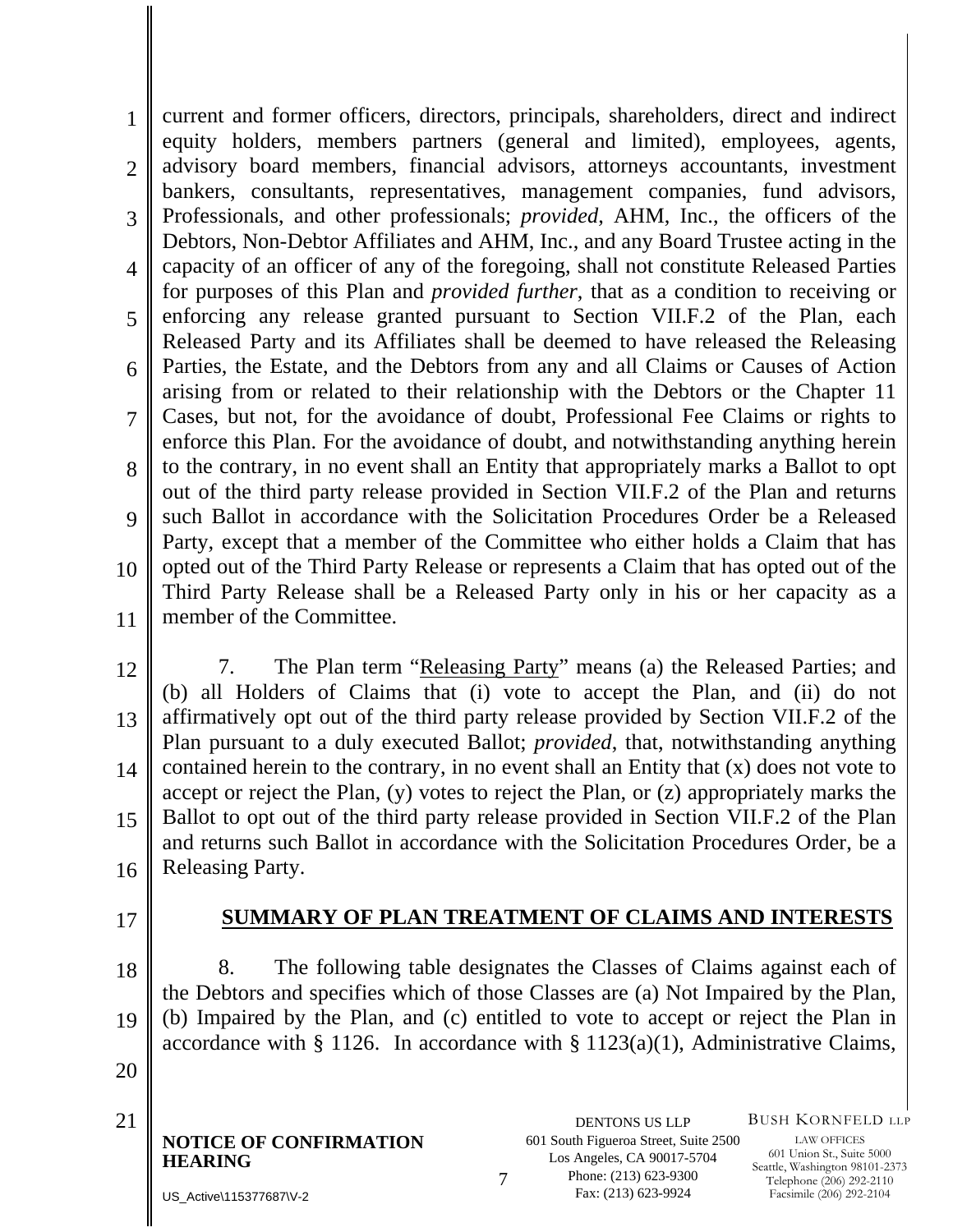1 Professional Fee Claims, and Priority Tax Claims, have not been classified. All of the potential Classes for the Debtors are set forth herein.

| <b>Class</b><br><b>Designation</b><br><b>Priority Claims</b><br><b>Senior Secured Bond Debt</b><br>2A<br>Claims<br>2B<br><b>Senior Secured Credit</b><br><b>Agreement Claims</b><br>2C<br><b>Other Secured Claims</b><br>3<br><b>Convenience Class Claims</b><br>$\overline{4}$<br><b>General Unsecured Claims</b><br>4A<br><b>Insured Claims</b><br>$\overline{5}$<br><b>Intercompany Claims</b><br>9.<br>Class 1: Priority Claims (Other than Priority Tax Claims).<br>a.                                                                                                                                                                                                                                                                                                                                                                                                                                                                            | <b>Impairment</b><br>Unimpaired<br>Impaired<br>Impaired<br>Impaired<br>Impaired<br>Impaired<br>Impaired<br>Eliminated<br>Through<br>Consolidation<br>of Debtors for<br><b>Plan Purposes</b> | <b>Voting Status</b><br>Not Entitled to<br>Vote / Deemed to<br>Accept<br><b>Entitled to Vote</b><br><b>Entitled to Vote</b><br><b>Entitled to Vote</b><br><b>Entitled to Vote</b><br><b>Entitled to Vote</b><br><b>Entitled to Vote</b><br>N/A |  |
|--------------------------------------------------------------------------------------------------------------------------------------------------------------------------------------------------------------------------------------------------------------------------------------------------------------------------------------------------------------------------------------------------------------------------------------------------------------------------------------------------------------------------------------------------------------------------------------------------------------------------------------------------------------------------------------------------------------------------------------------------------------------------------------------------------------------------------------------------------------------------------------------------------------------------------------------------------|---------------------------------------------------------------------------------------------------------------------------------------------------------------------------------------------|------------------------------------------------------------------------------------------------------------------------------------------------------------------------------------------------------------------------------------------------|--|
|                                                                                                                                                                                                                                                                                                                                                                                                                                                                                                                                                                                                                                                                                                                                                                                                                                                                                                                                                        |                                                                                                                                                                                             |                                                                                                                                                                                                                                                |  |
|                                                                                                                                                                                                                                                                                                                                                                                                                                                                                                                                                                                                                                                                                                                                                                                                                                                                                                                                                        |                                                                                                                                                                                             |                                                                                                                                                                                                                                                |  |
|                                                                                                                                                                                                                                                                                                                                                                                                                                                                                                                                                                                                                                                                                                                                                                                                                                                                                                                                                        |                                                                                                                                                                                             |                                                                                                                                                                                                                                                |  |
|                                                                                                                                                                                                                                                                                                                                                                                                                                                                                                                                                                                                                                                                                                                                                                                                                                                                                                                                                        |                                                                                                                                                                                             |                                                                                                                                                                                                                                                |  |
|                                                                                                                                                                                                                                                                                                                                                                                                                                                                                                                                                                                                                                                                                                                                                                                                                                                                                                                                                        |                                                                                                                                                                                             |                                                                                                                                                                                                                                                |  |
|                                                                                                                                                                                                                                                                                                                                                                                                                                                                                                                                                                                                                                                                                                                                                                                                                                                                                                                                                        |                                                                                                                                                                                             |                                                                                                                                                                                                                                                |  |
|                                                                                                                                                                                                                                                                                                                                                                                                                                                                                                                                                                                                                                                                                                                                                                                                                                                                                                                                                        |                                                                                                                                                                                             |                                                                                                                                                                                                                                                |  |
|                                                                                                                                                                                                                                                                                                                                                                                                                                                                                                                                                                                                                                                                                                                                                                                                                                                                                                                                                        |                                                                                                                                                                                             |                                                                                                                                                                                                                                                |  |
|                                                                                                                                                                                                                                                                                                                                                                                                                                                                                                                                                                                                                                                                                                                                                                                                                                                                                                                                                        |                                                                                                                                                                                             |                                                                                                                                                                                                                                                |  |
| <i>Classification.</i> Class 1 consists of Priority Claims against<br>Debtors, other than Priority Tax Claims. These Priority Claims<br>are entitled to priority treatment in that each Holder of such a<br>Claim is entitled to receive Cash from the Administrative and<br>Priority Claims Reserve on the Effective Date (or as soon as<br>practicable thereafter) equal to the allowed amount of such<br>Claim, unless the Class votes to accept deferred Cash payments<br>of a value, as of the Effective Date, equal to the allowed amount<br>of such Claims. Excluded from this Class are (a) wage claims<br>(including severance pay) in excess of the statutory limit of<br>\$13,650, and (b) PTO Claims in excess of the statutory limit of<br>\$13,650 for benefits. Such Claims will be treated as General<br>Unsecured Claims in Class $4.^2$<br>Employees may have accumulated paid time off ("PTO") that the employees were able to roll |                                                                                                                                                                                             |                                                                                                                                                                                                                                                |  |
| forward from year to year, or cash out at retirement or departure. With limited exception<br>regarding certain employees who were employed by SHC Medical Center - Yakima, separated<br>after January 1, 2020 and then rehired by another Debtor and who were paid on account of                                                                                                                                                                                                                                                                                                                                                                                                                                                                                                                                                                                                                                                                       |                                                                                                                                                                                             | <b>BUSH KORNFELD LLP</b>                                                                                                                                                                                                                       |  |
| <b>NOTICE OF CONFIRMATION</b><br>Los Angeles, CA 90017-5704<br><b>HEARING</b><br>Phone: (213) 623-9300<br>8<br>US_Active\115377687\V-2                                                                                                                                                                                                                                                                                                                                                                                                                                                                                                                                                                                                                                                                                                                                                                                                                 | <b>DENTONS US LLP</b><br>601 South Figueroa Street, Suite 2500                                                                                                                              | <b>LAW OFFICES</b>                                                                                                                                                                                                                             |  |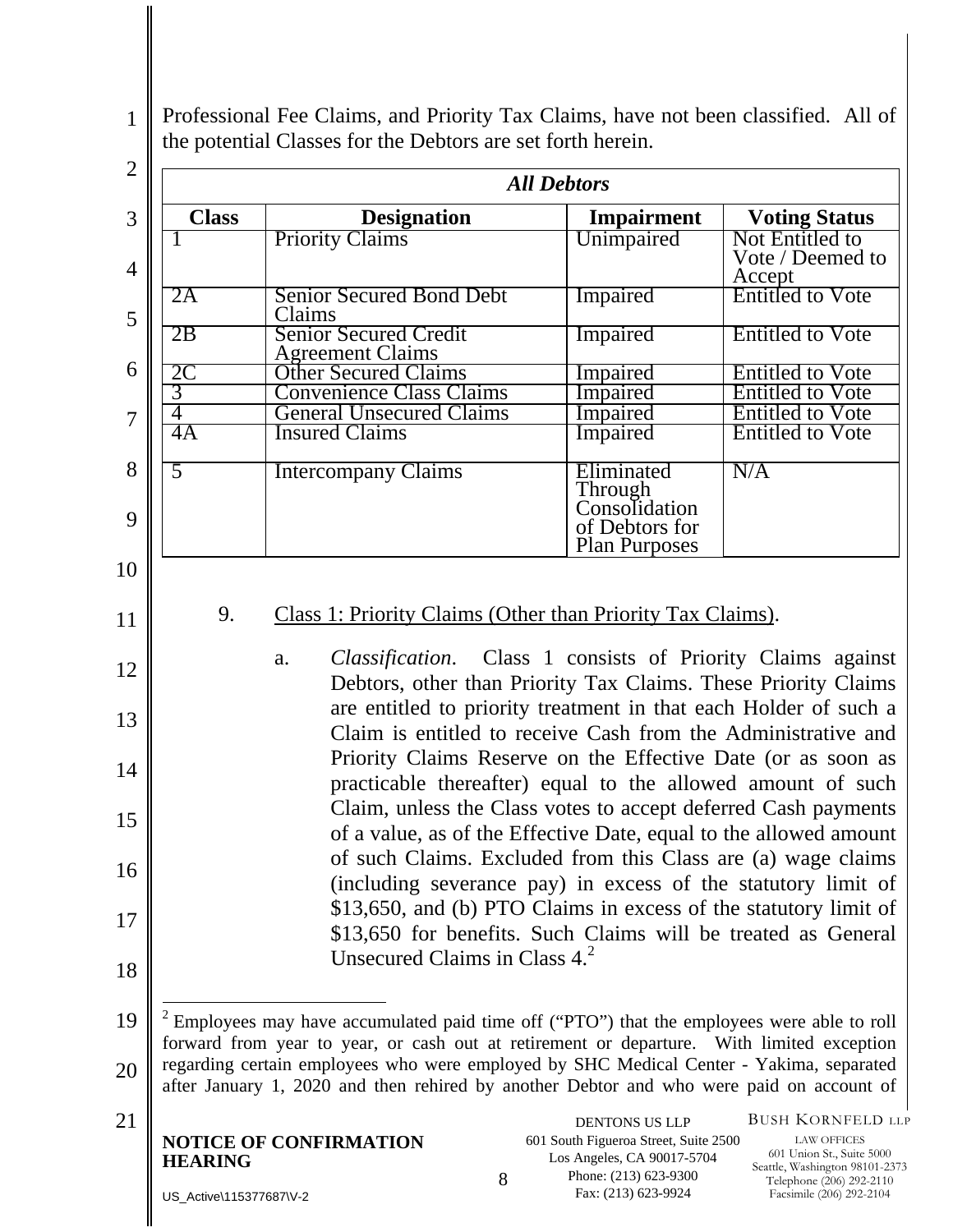| $\mathbf{1}$   |                                                 |                                                                                                                                                                                                                                                                                         |
|----------------|-------------------------------------------------|-----------------------------------------------------------------------------------------------------------------------------------------------------------------------------------------------------------------------------------------------------------------------------------------|
| $\overline{2}$ | $\mathbf b$ .                                   | <i>Treatment.</i> Except to the extent that a Holder of a Priority<br>Claim agrees to a less favorable treatment of such Claim, each<br>such Holder shall receive payment in Cash in an amount equal                                                                                    |
| 3              |                                                 | to the amount of such Allowed Claim, payable on the later of the<br>Effective Date and the date when such Priority Claim becomes                                                                                                                                                        |
| $\overline{4}$ |                                                 | an Allowed Priority Claim.                                                                                                                                                                                                                                                              |
| 5              | $C_{\bullet}$                                   | <i>Voting.</i> Class 1 is Unimpaired. Holders of Priority Claims are<br>deemed to have accepted the Plan, pursuant to $\S 1126(f)$ , and are                                                                                                                                            |
| 6              |                                                 | not entitled to vote to accept or reject the Plan.                                                                                                                                                                                                                                      |
| $\overline{7}$ | 10.                                             | Class 2A: Senior Secured Bond Debt Claims.                                                                                                                                                                                                                                              |
| 8              | a.                                              | <i>Classification.</i> Class 2A consists of the Senior Secured Bond<br>Debt Claims.                                                                                                                                                                                                     |
| 9              | $b$ .                                           | In accordance with the Senior Debt 9019<br>Treatment.                                                                                                                                                                                                                                   |
| 10             |                                                 | Settlement, all Senior Secured Bond Debt Claims shall be<br>Allowed<br>reinstated<br>without<br>set off, reduction<br>and<br><b>or</b>                                                                                                                                                  |
| 11             |                                                 | subordination on the terms of the Exchange Debt Documents in<br>the amount of all such Senior Secured Bond Debt Claims as of                                                                                                                                                            |
| 12             |                                                 | the Effective Date.                                                                                                                                                                                                                                                                     |
| 13             | $\mathbf{c}$ .                                  | <i>Voting.</i> Class 2A is Impaired. Holders of the Senior Secured<br>Bond Debt Claims are entitled to vote to accept or reject the<br>Plan.                                                                                                                                            |
| 14             |                                                 |                                                                                                                                                                                                                                                                                         |
| 15             | 11.                                             | <b>Class 2B: Senior Secured Credit Agreement Claims.</b>                                                                                                                                                                                                                                |
| 16             | a.                                              | Classification. Class 2B consists of the Senior Secured Credit<br><b>Agreement Claims.</b>                                                                                                                                                                                              |
| 17             | $\mathbf{b}$ .                                  | In accordance with the Senior Debt<br>Treatment.<br>9019<br>Settlement, all Senior Secured Credit Agreement Claims shall be                                                                                                                                                             |
| 18             |                                                 | Allowed and satisfied, without set ff, reduction, subordination<br>or challenge, by the exchange of all Senior Secured Credit                                                                                                                                                           |
| 19             |                                                 |                                                                                                                                                                                                                                                                                         |
| 20             |                                                 | unused PTO earned while at SHC Medical Center - Yakima or provided with an allowed claim,<br>the Reorganized Debtors will assume the PTO Claims for retained employees of the Hospital, and<br>PTO will be allowed to be used on the same terms and conditions as before Petition Date. |
| 21             | <b>NOTICE OF CONFIRMATION</b><br><b>HEARING</b> | <b>BUSH KORNFELD LLP</b><br><b>DENTONS US LLP</b><br>601 South Figueroa Street, Suite 2500<br><b>LAW OFFICES</b><br>601 Union St., Suite 5000<br>Los Angeles, CA 90017-5704<br>Seattle, Washington 98101-2373                                                                           |
|                | US_Active\115377687\V-2                         | Phone: (213) 623-9300<br>9<br>Telephone (206) 292-2110<br>Fax: (213) 623-9924<br>Facsimile (206) 292-2104                                                                                                                                                                               |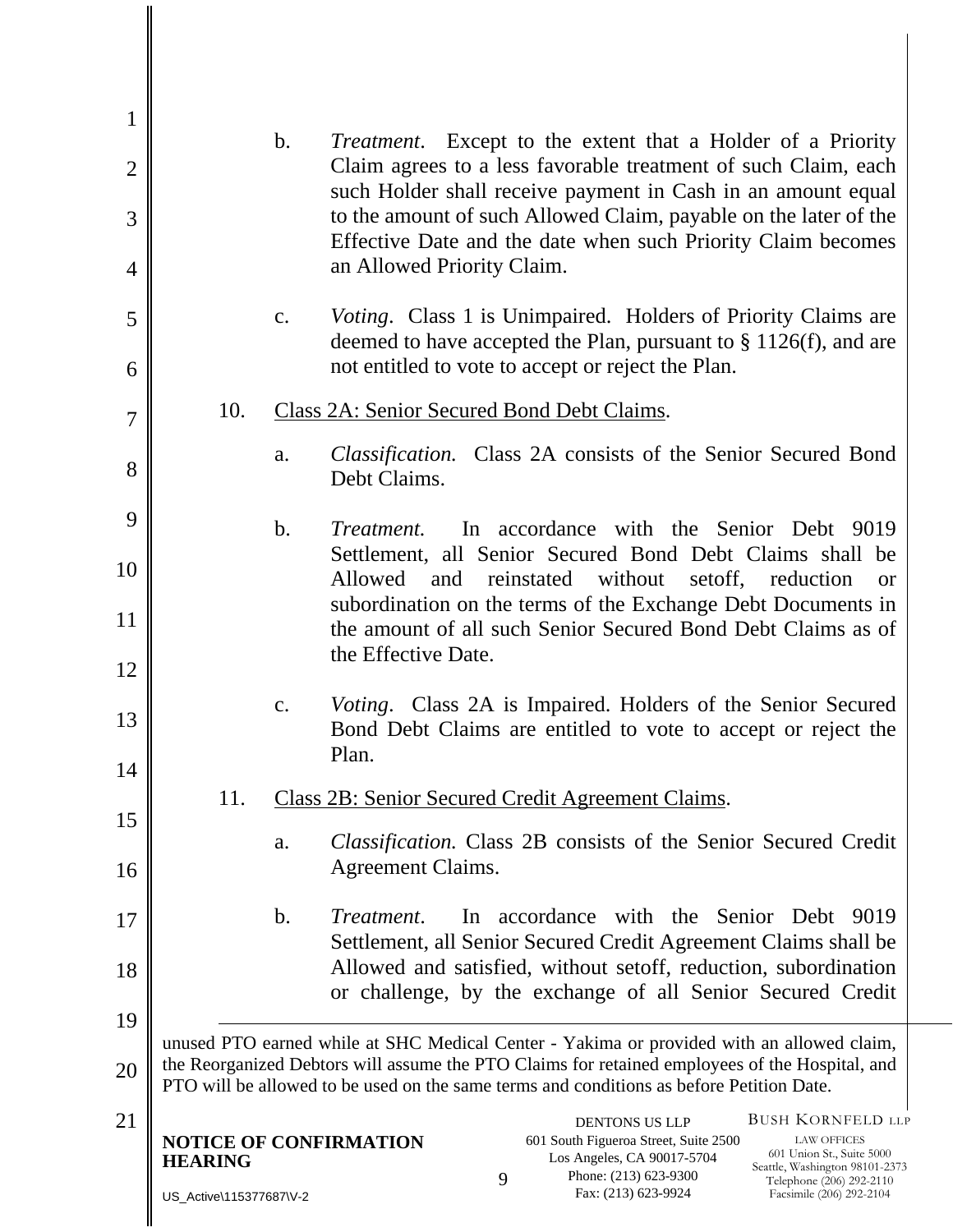| $\mathbf{1}$<br>$\overline{2}$ |                                                                                                                       | Agreement Claims for Senior Secured Credit Agreement<br>Exchange Debt with the attributes described in the schedule<br>attached as Exhibit A to the Plan in the amount of all Senior<br>Secured Credit Agreement Claims as of the Effective Date.                                                                           |  |  |  |
|--------------------------------|-----------------------------------------------------------------------------------------------------------------------|-----------------------------------------------------------------------------------------------------------------------------------------------------------------------------------------------------------------------------------------------------------------------------------------------------------------------------|--|--|--|
| 3                              |                                                                                                                       |                                                                                                                                                                                                                                                                                                                             |  |  |  |
| $\overline{4}$                 | c.                                                                                                                    | <i>Voting.</i> Class 2B is Impaired. Holders of Senior Secured Credit<br>Agreement Claims are entitled to vote to accept or reject the<br>Plan.                                                                                                                                                                             |  |  |  |
| 5                              |                                                                                                                       |                                                                                                                                                                                                                                                                                                                             |  |  |  |
|                                | 12.                                                                                                                   | Class 2C: Other Secured Claims.                                                                                                                                                                                                                                                                                             |  |  |  |
| 6                              | a.                                                                                                                    | <i>Classification.</i> Class 2C consists of the Other Secured Claims.                                                                                                                                                                                                                                                       |  |  |  |
| $\overline{7}$                 | $\mathbf b$ .                                                                                                         | Treatment. On or as soon as practicable after the Effective Date,                                                                                                                                                                                                                                                           |  |  |  |
| 8                              |                                                                                                                       | each Holder of an allowed Other Secured Claim against the<br>Debtors will receive from the assets of the Debtors, at the                                                                                                                                                                                                    |  |  |  |
| 9                              |                                                                                                                       | discretion of the Plan Proponents (i) cash equal to the full<br>amount of its Claim, (ii) a reinstated note on the same payment                                                                                                                                                                                             |  |  |  |
| 10                             |                                                                                                                       | and collateral terms as its prior Claim, (iii) a return of collateral<br>securing the Claim against the Debtor, with any deficiency to                                                                                                                                                                                      |  |  |  |
| 11                             |                                                                                                                       | result in a General Unsecured Claim, or (iv) such less favorable<br>treatment to which the Holder otherwise agrees.                                                                                                                                                                                                         |  |  |  |
| 12                             | $\mathbf{c}$ .                                                                                                        | <i>Voting.</i> Class 2C is Impaired. Holders of Other Secured Claims                                                                                                                                                                                                                                                        |  |  |  |
| 13                             |                                                                                                                       | are entitled to vote to accept or reject the Plan.                                                                                                                                                                                                                                                                          |  |  |  |
| 14                             | 13.                                                                                                                   | Class 3: Convenience Class Claims.                                                                                                                                                                                                                                                                                          |  |  |  |
| 15                             | a.                                                                                                                    | <i>Classification.</i> Class 3 consists of Convenience Class Claims,<br>meaning those General Unsecured Claims that are either (i) less                                                                                                                                                                                     |  |  |  |
| 16                             |                                                                                                                       | than or equal to five thousand dollars $(\$5,000)$ , or (ii) if the<br>Claim amount is greater than five thousand dollars $(\$5,000)$ , a                                                                                                                                                                                   |  |  |  |
| 17                             | General Unsecured Claim with respect to which the Holder has<br>made a Convenience Class Election and thus accepted a |                                                                                                                                                                                                                                                                                                                             |  |  |  |
| 18                             |                                                                                                                       | maximum of one thousand dollars $(\$1,000)$ as payment of such<br>Holder's Claim in full. As used herein, "Convenience Class"                                                                                                                                                                                               |  |  |  |
| 19                             |                                                                                                                       | Election" means the timely election by a Holder of a General<br>Unsecured Claim in the amount of five thousand dollars                                                                                                                                                                                                      |  |  |  |
|                                |                                                                                                                       | (\$5,000) or greater to have such entire General Unsecured Claim                                                                                                                                                                                                                                                            |  |  |  |
| 20                             |                                                                                                                       | be treated as a claim in the Convenience Class (Class 3), in                                                                                                                                                                                                                                                                |  |  |  |
| 21                             | <b>NOTICE OF CONFIRMATION</b><br><b>HEARING</b><br>US_Active\115377687\V-2                                            | <b>BUSH KORNFELD LLP</b><br><b>DENTONS US LLP</b><br>601 South Figueroa Street, Suite 2500<br><b>LAW OFFICES</b><br>601 Union St., Suite 5000<br>Los Angeles, CA 90017-5704<br>Seattle, Washington 98101-2373<br>Phone: (213) 623-9300<br>10<br>Telephone (206) 292-2110<br>Fax: (213) 623-9924<br>Facsimile (206) 292-2104 |  |  |  |
|                                |                                                                                                                       |                                                                                                                                                                                                                                                                                                                             |  |  |  |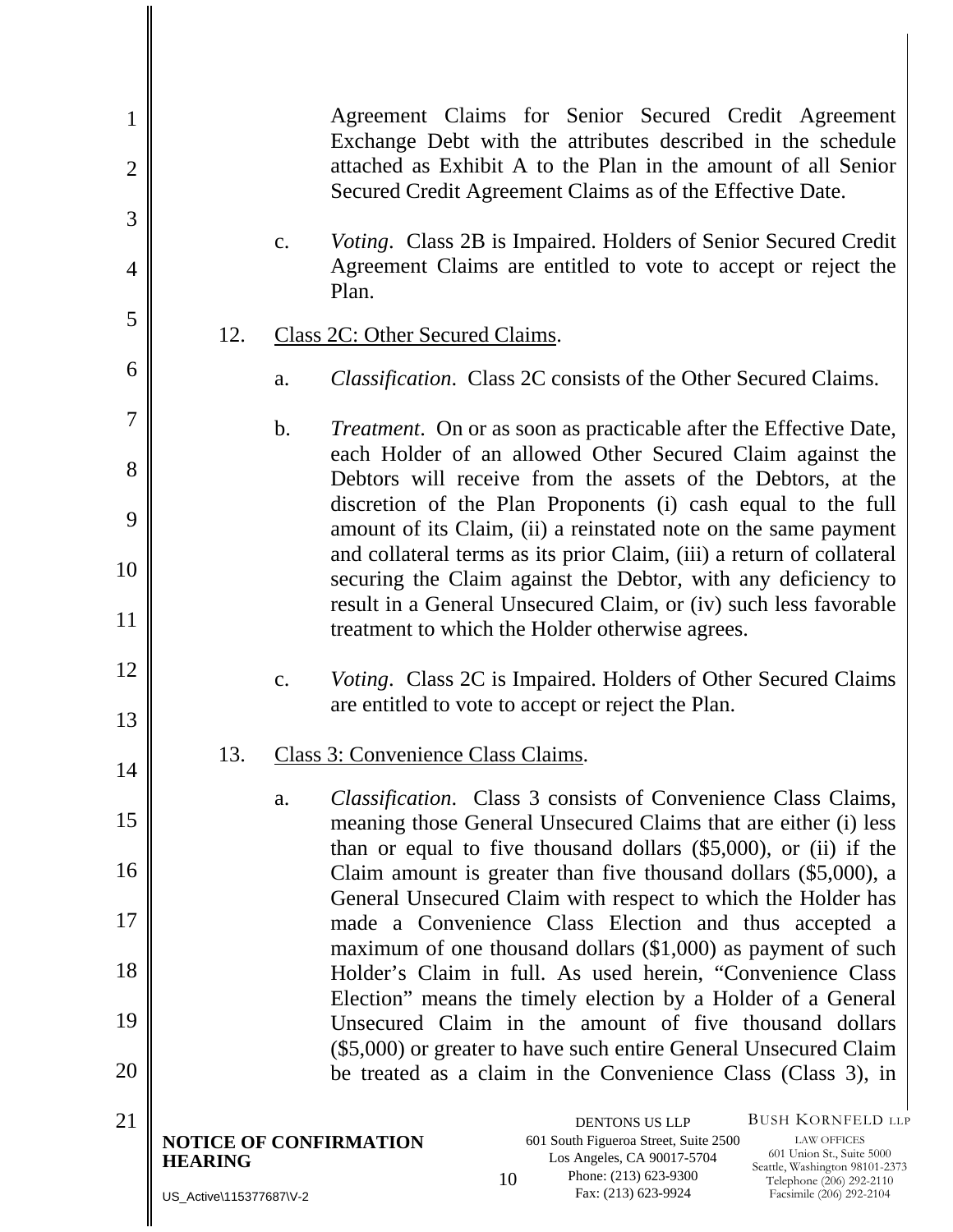| $\mathbf{1}$<br>$\overline{2}$ |                                           | which case the portion of such General Unsecured Claim in<br>excess of \$5,000 shall be discharged in full on the Effective<br>Date.                                                                                                                                                                                                                         |
|--------------------------------|-------------------------------------------|--------------------------------------------------------------------------------------------------------------------------------------------------------------------------------------------------------------------------------------------------------------------------------------------------------------------------------------------------------------|
| 3                              |                                           | $\mathbf{b}$ .<br><i>Treatment.</i> To be paid 20% of allowed amount of claim up to a                                                                                                                                                                                                                                                                        |
| $\overline{4}$                 |                                           | maximum of \$1,000, on the Effective Date or as soon as<br>practicable thereafter. There shall be no limitation on the<br>number of Convenience Class members.                                                                                                                                                                                               |
| 5                              |                                           | <i>Voting.</i> Class 3 is Impaired. Holders of Convenience Class<br>c.                                                                                                                                                                                                                                                                                       |
| 6                              |                                           | Claims are entitled to vote to accept or reject the Plan.                                                                                                                                                                                                                                                                                                    |
| $\overline{7}$                 | 14.                                       | Class 4: General Unsecured Claims.                                                                                                                                                                                                                                                                                                                           |
| 8                              |                                           | <b>Classification.</b> Class 4 consists of General Unsecured Claims<br>a.<br>which have not otherwise been classified.                                                                                                                                                                                                                                       |
| 9                              |                                           | <i>Treatment.</i> Holders of Allowed General Unsecured Claims shall<br>$\mathbf b$ .                                                                                                                                                                                                                                                                         |
| 10                             |                                           | receive, on one or more GUC Distribution Dates, a Pro Rata<br>share of the Net GUC Distribution Trust Assets.                                                                                                                                                                                                                                                |
| 11                             |                                           | Voting. Class 4 is Impaired. Holders of General Unsecured<br>c.<br>Claims are entitled to vote to accept or reject the Plan.                                                                                                                                                                                                                                 |
| 12                             | 15.                                       | Class 4A: Insured Claims.                                                                                                                                                                                                                                                                                                                                    |
| 13                             |                                           | <i>Classification.</i> Class 4A consists of Insured Claims.<br>a.                                                                                                                                                                                                                                                                                            |
| 14                             |                                           | $\mathbf b$ .<br>Subject to the terms and conditions set forth in<br><i>Treatment.</i>                                                                                                                                                                                                                                                                       |
| 15                             |                                           | Section III.N of the Plan, Holders of Allowed Insured Claims in<br>Class 4A shall recover only from the available insurance and                                                                                                                                                                                                                              |
| 16                             |                                           | Debtors shall be discharged to the extent of any such excess. As                                                                                                                                                                                                                                                                                             |
| 17                             |                                           | of the Effective Date, all Insured Claims are Disputed.                                                                                                                                                                                                                                                                                                      |
| 18                             |                                           | <i>Voting.</i> Class 4A is Impaired. Holders of Insured Claims are<br>c.<br>entitled to vote to accept or reject the Plan.                                                                                                                                                                                                                                   |
| 19                             | 16.                                       | Class 5: Intercompany Claims.                                                                                                                                                                                                                                                                                                                                |
| 20                             |                                           | <i>Classification.</i> Class 5 consists of all intercompany Claims.<br>a.                                                                                                                                                                                                                                                                                    |
| 21                             | <b>HEARING</b><br>US_Active\115377687\V-2 | <b>BUSH KORNFELD LLP</b><br><b>DENTONS US LLP</b><br><b>NOTICE OF CONFIRMATION</b><br>601 South Figueroa Street, Suite 2500<br><b>LAW OFFICES</b><br>601 Union St., Suite 5000<br>Los Angeles, CA 90017-5704<br>Seattle, Washington 98101-2373<br>Phone: (213) 623-9300<br>11<br>Telephone (206) 292-2110<br>Fax: (213) 623-9924<br>Facsimile (206) 292-2104 |

I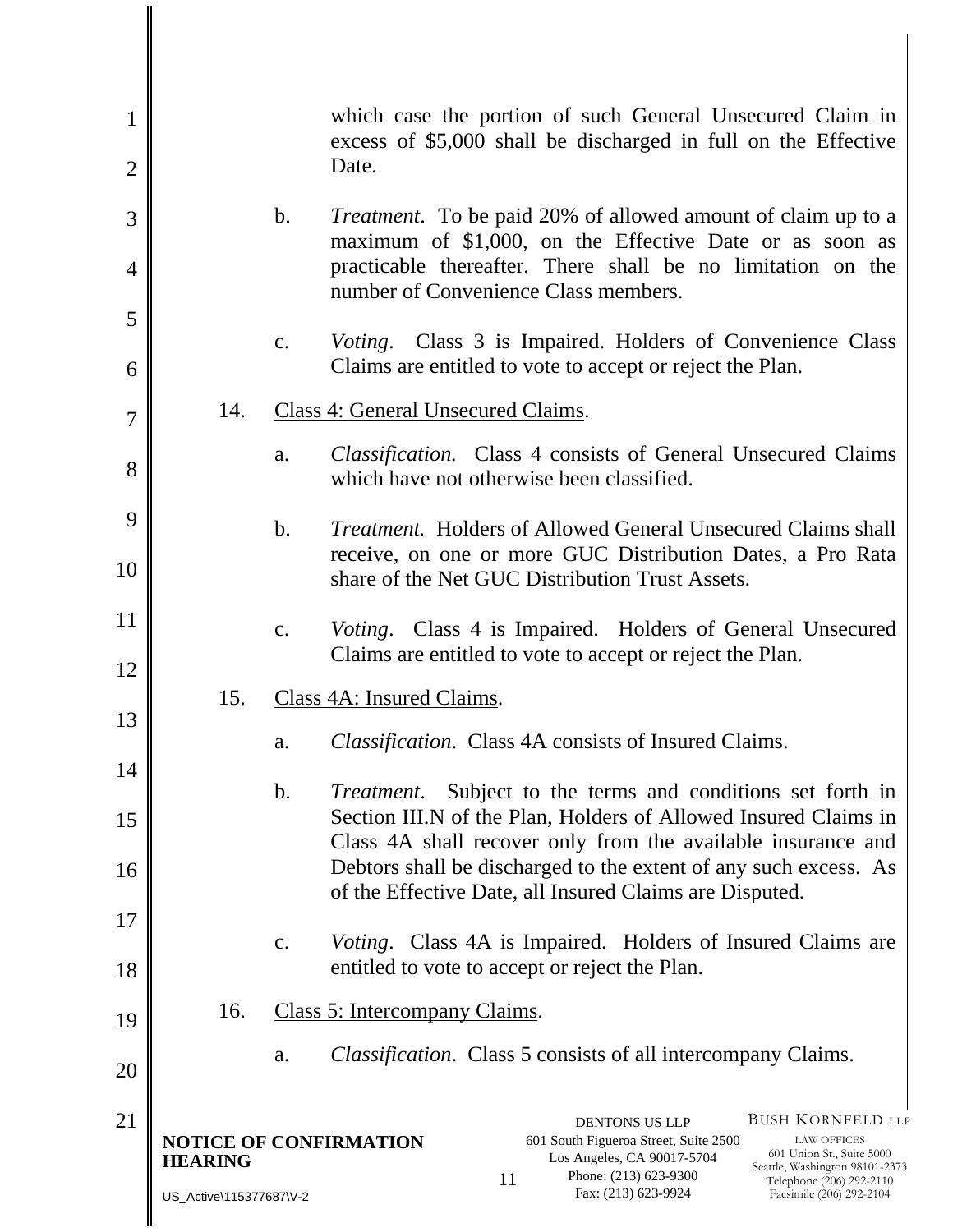| $\mathbf{1}$   | $\mathbf b$ .<br><i>Treatment.</i> All intercompany claims shall be expunged and<br>eliminated through the limited consolidation of the Debtors                                                                                                                                                                                                                                                                                                                                                  |  |  |  |  |
|----------------|--------------------------------------------------------------------------------------------------------------------------------------------------------------------------------------------------------------------------------------------------------------------------------------------------------------------------------------------------------------------------------------------------------------------------------------------------------------------------------------------------|--|--|--|--|
| $\overline{2}$ | unless otherwise indicated in the Plan Supplement.                                                                                                                                                                                                                                                                                                                                                                                                                                               |  |  |  |  |
| 3              |                                                                                                                                                                                                                                                                                                                                                                                                                                                                                                  |  |  |  |  |
| $\overline{4}$ | <b>CONFIRMATION HEARING</b>                                                                                                                                                                                                                                                                                                                                                                                                                                                                      |  |  |  |  |
| 5              | On <b>December 18, 2020, at 10:00 a.m. (Prevailing Pacific Time)</b> , or<br>17.<br>as soon thereafter as counsel may be heard, a hearing (the "Confirmation Hearing")                                                                                                                                                                                                                                                                                                                           |  |  |  |  |
| 6              | will be held before the Honorable Whitman L. Holt, United States Bankruptcy<br>Judge, at the U.S. Bankruptcy Court, 402 E. Yakima Avenue, Second Floor<br>Courtroom., Yakima, WA 98901 to consider (i) confirmation of the Plan, as the<br>same may be amended or modified; and (ii) such other and further relief as may be<br>just and appropriate. Parties may appear at the Confirmation Hearing by telephone.<br>To make a telephonic appearance, call 877-402-9757; code - 7036041.<br>The |  |  |  |  |
| $\overline{7}$ |                                                                                                                                                                                                                                                                                                                                                                                                                                                                                                  |  |  |  |  |
| 8              |                                                                                                                                                                                                                                                                                                                                                                                                                                                                                                  |  |  |  |  |
| 9              | Confirmation Hearing may be adjourned from time to time without further notice to<br>creditors or other parties in interest, other than by an announcement of such an<br>adjournment in open court at the Confirmation Hearing or any adjournment thereof,<br>or an appropriate filing with the Bankruptcy Court. The Plan may be modified in                                                                                                                                                    |  |  |  |  |
| 10             |                                                                                                                                                                                                                                                                                                                                                                                                                                                                                                  |  |  |  |  |
| 11             | accordance with the Bankruptcy Code, the Bankruptcy Rules, the Plan, and other<br>applicable law, without further notice, prior to or as a result of the Confirmation                                                                                                                                                                                                                                                                                                                            |  |  |  |  |
| 12             | Hearing.                                                                                                                                                                                                                                                                                                                                                                                                                                                                                         |  |  |  |  |
| 13             | DEADLINE TO VOTE TO ACCEPT OR REJECT THE PLAN                                                                                                                                                                                                                                                                                                                                                                                                                                                    |  |  |  |  |
| 14             | You are entitled to vote to accept or reject the Plan. In order to be<br>18.<br>counted as a vote to accept or reject the Plan, you must properly execute, complete,<br>and deliver a Ballot (or Ballots) to the Debtors so as to be received by the Debtors<br>no later than <b>4:00 p.m.</b> (Pacific Time) on December 4, 2020 (the "Voting                                                                                                                                                   |  |  |  |  |
| 15             |                                                                                                                                                                                                                                                                                                                                                                                                                                                                                                  |  |  |  |  |
| 16             | Deadline") as set forth below.                                                                                                                                                                                                                                                                                                                                                                                                                                                                   |  |  |  |  |
| 17             | All Ballots must be delivered via First Class Mail, overnight courier,<br>19.<br>or hand delivery so as to be actually received by the Solicitation Agent no later than<br>the Voting Deadline. Except as provided below, Ballots must be submitted to the<br>Solicitation Agent at the following address in accordance with the voting                                                                                                                                                          |  |  |  |  |
| 18             |                                                                                                                                                                                                                                                                                                                                                                                                                                                                                                  |  |  |  |  |
| 19             | procedures set forth below:                                                                                                                                                                                                                                                                                                                                                                                                                                                                      |  |  |  |  |
| 20             | <b>Astria Ballot Processing Center</b>                                                                                                                                                                                                                                                                                                                                                                                                                                                           |  |  |  |  |
| 21             | <b>BUSH KORNFELD LLP</b><br><b>DENTONS US LLP</b><br><b>NOTICE OF CONFIRMATION</b><br>601 South Figueroa Street, Suite 2500<br><b>LAW OFFICES</b><br>601 Union St., Suite 5000<br>Los Angeles, CA 90017-5704<br><b>HEARING</b><br>Seattle, Washington 98101-2373<br>Phone: (213) 623-9300<br>12<br>Telephone (206) 292-2110<br>Fax: (213) 623-9924                                                                                                                                               |  |  |  |  |
|                | Facsimile (206) 292-2104<br>US Active\115377687\V-2                                                                                                                                                                                                                                                                                                                                                                                                                                              |  |  |  |  |

US\_Active\115377687\V-2

║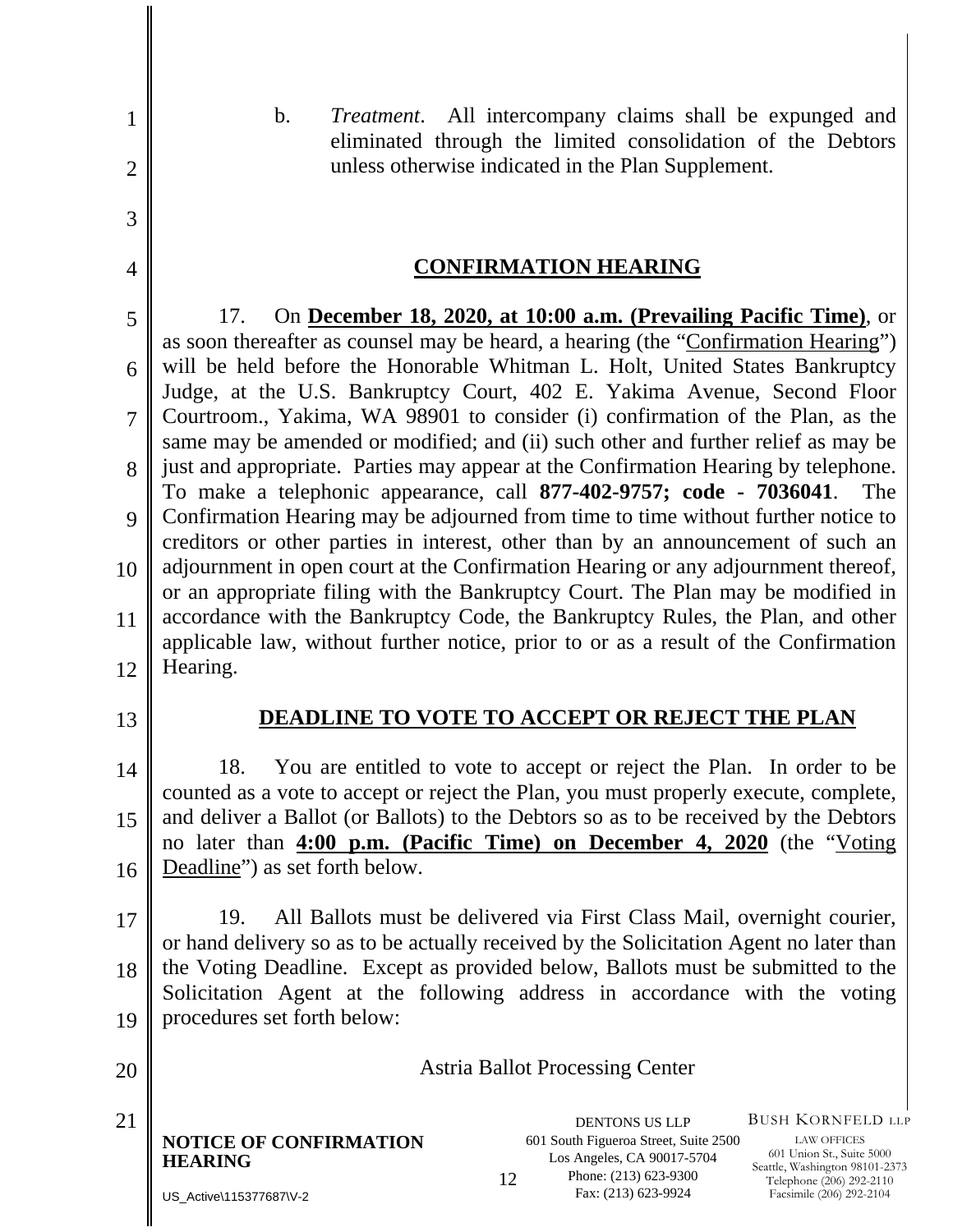c/o Kurtzman Carson Consultants LLC 222 N. Pacific Coast Highway, Suite 300 El Segundo, CA 90245 (877) 726-6508 (U.S./Canada) (424) 236-7248 (International)

4 20. Ballots may also be submitted via electronic, online transmissions, solely through a customized online balloting portal on the Debtors' case website. Parties entitled to vote may cast an electronic Ballot and electronically sign and submit a Ballot instantly by utilizing the online balloting portal (which allows a holder to submit an electronic signature). Instructions for electronic, online transmission of Ballots is set forth on the Ballots. The encrypted ballot data and audit trail created by such electronic submission shall become part of the record of any Ballot submitted in this manner and the creditor's electronic signature will be deemed to be immediately legally valid and effective.

#### 9 10 21. **BALLOTS TRANSMITTED TO THE DEBTORS BY FACSIMILE, ELECTRONIC MAIL, OR OTHER MEANS NOT SPECIFICALLY APPROVED BY THE BANKRUPTCY COURT MAY BE ACCEPTED BY THE PLAN PROPONENTS ON A CASE-BY-CASE BASIS.**

11

12

1

2

3

5

6

7

8

## **DEADLINE FOR OBJECTIONS TO CONFIRMATION OF THE PLAN**

13 14 15 16 17 18 19 20 22. Objections, if any, to confirmation of the Plan, including any supporting memoranda, must: (i) be in writing; (ii) comply with the Bankruptcy Rules and the Local Rules; (iii) set forth the name of the objector and the nature and amount of any Claim asserted by the objector against or in the Debtors; (iv) state with particularity the legal and factual bases for the objection and, if practicable, a proposed modification to the Plan that would resolve such objection; and (v) be filed with the Bankruptcy Court, together with proof of service, and served so that they are actually received by the following no later than **December 4, 2020** which deadline may be extended by the Debtors (the "Confirmation Objection Deadline"): (i) counsel to the Debtors, Dentons US LLP, 601 South Figueroa Street, Suite 2500, Los Angeles, CA 90017, Attn: Samuel R. Maizel (samuel.maizel@dentons.com); (ii) counsel to the Committee, Sills Cummis  $\&$ Gross, P.C., One Riverfront Plaza, Newark, NJ 07102, Attn: Andrew H. Sherman and Boris I. Mankovetskiy (asherman@sillscummis.com, bmankovetskiy@sillscummis.com); (iii) counsel to the Lapis Parties, Mintz,

**NOTICE OF CONFIRMATION HEARING** 1321 DENTONS US LLP

601 South Figueroa Street, Suite 2500 Los Angeles, CA 90017-5704 Phone: (213) 623-9300 Fax: (213) 623-9924

BUSH KORNFELD LLP

LAW OFFICES 601 Union St., Suite 5000 Seattle, Washington 98101-2373 Telephone (206) 292-2110 Facsimile (206) 292-2104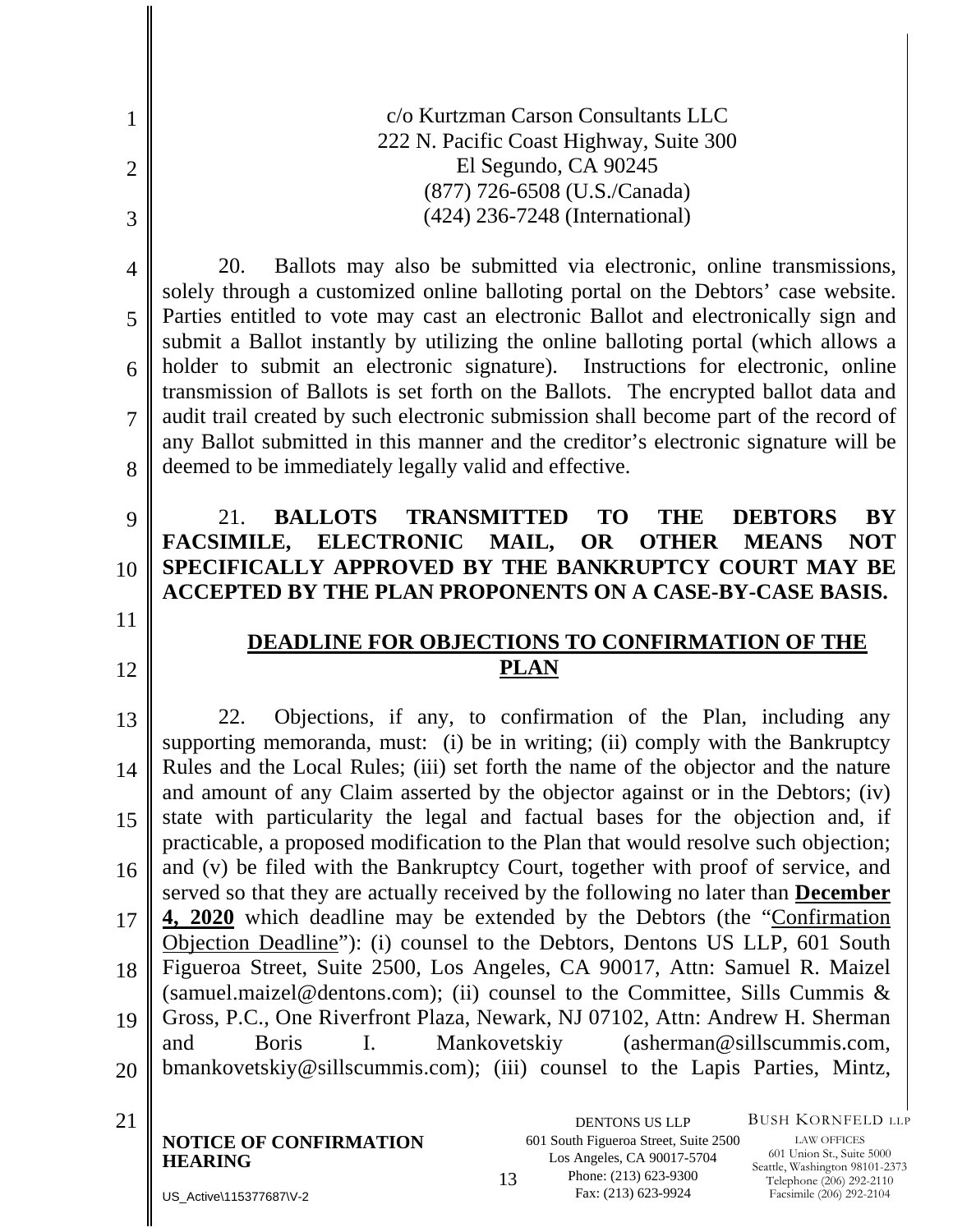| 1              | Levin, Cohn, Ferris, Glovsky and Popeo, P.C., One Financial Center, Boston,<br>MA 02111, Attn: William Kannel and Ian Hammel (wkannel@mintz.com,                  |                                                                                                               |  |  |  |
|----------------|-------------------------------------------------------------------------------------------------------------------------------------------------------------------|---------------------------------------------------------------------------------------------------------------|--|--|--|
| $\overline{2}$ | iahammel@mintz.com); and (iv) counsel to the U.S. Trustee, Office of the United<br>States Trustee, 920 W. Riverside Ave., Suite 593, Spokane, WA 99201, Attn:     |                                                                                                               |  |  |  |
| 3              | Gary W. Dyer (gary.w.dyer@usdoj.gov).                                                                                                                             |                                                                                                               |  |  |  |
| $\overline{4}$ | <b>ACCESS TO DOCUMENTS AND OTHER QUESTIONS</b>                                                                                                                    |                                                                                                               |  |  |  |
| 5              | 23.<br>Copies of the Plan and Disclosure Statement are available and may be<br>downloaded by visiting the following website: https://www.kccllc.net/astriahealth, |                                                                                                               |  |  |  |
| 6              | or by contacting to the Debtors' Claims and Noticing Agent at:<br><b>Astria Ballot Processing Center</b>                                                          |                                                                                                               |  |  |  |
| $\overline{7}$ | c/o Kurtzman Carson Consultants LLC                                                                                                                               |                                                                                                               |  |  |  |
| 8              | 222 N. Pacific Coast Highway, Suite 300<br>El Segundo, CA 90245                                                                                                   |                                                                                                               |  |  |  |
| 9              | (877) 726-6508 (U.S./Canada)<br>(424) 236-7248 (International)                                                                                                    |                                                                                                               |  |  |  |
| 10             | or via e-mail request to:                                                                                                                                         |                                                                                                               |  |  |  |
| 11             | Astriainfo@kccllc.com                                                                                                                                             |                                                                                                               |  |  |  |
| 12             | or on the Bankruptcy Court's website. <sup>3</sup>                                                                                                                |                                                                                                               |  |  |  |
| 13             |                                                                                                                                                                   |                                                                                                               |  |  |  |
|                | Dated: November 12, 2020<br><b>DENTONS US LLP</b>                                                                                                                 |                                                                                                               |  |  |  |
| 14             |                                                                                                                                                                   |                                                                                                               |  |  |  |
| 15             | By: /s/ Samuel R. Maizel<br>Samuel R. Maizel<br>Sam J. Alberts                                                                                                    |                                                                                                               |  |  |  |
| 16             | Geoffrey M. Miller                                                                                                                                                |                                                                                                               |  |  |  |
| 17             | Counsel to the <i>Debtors and Debtors In</i><br>Possession                                                                                                        |                                                                                                               |  |  |  |
| 18             | Dated: November 12, 2020<br>MINTZ, LEVIN, COHN, FERRIS,<br>GLOVSKY AND POPEO, P.C.                                                                                |                                                                                                               |  |  |  |
| 19             |                                                                                                                                                                   |                                                                                                               |  |  |  |
| 20             | $3$ http://www.waeb.uscourts.gov/ (a PACER login and password are required to access documents<br>on the Bankruptcy Court's website).                             |                                                                                                               |  |  |  |
| 21             | <b>DENTONS US LLP</b><br><b>NOTICE OF CONFIRMATION</b><br>601 South Figueroa Street, Suite 2500<br>Los Angeles, CA 90017-5704<br><b>HEARING</b>                   | <b>BUSH KORNFELD LLP</b><br><b>LAW OFFICES</b><br>601 Union St., Suite 5000<br>Seattle, Washington 98101-2373 |  |  |  |
|                | Phone: (213) 623-9300<br>14<br>Fax: (213) 623-9924<br>US_Active\115377687\V-2                                                                                     | Telephone (206) 292-2110<br>Facsimile (206) 292-2104                                                          |  |  |  |
|                |                                                                                                                                                                   |                                                                                                               |  |  |  |